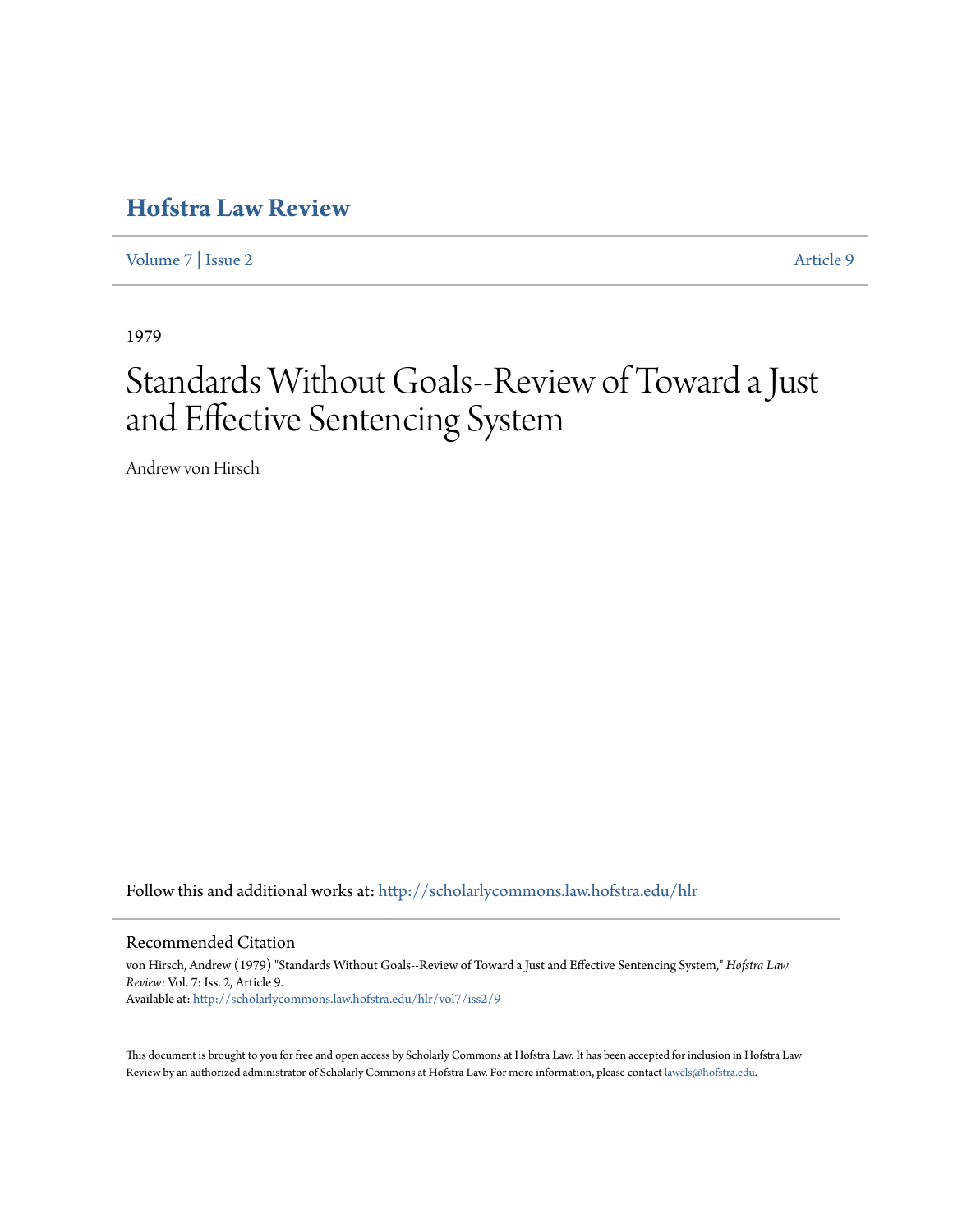## **BOOK REVIEW**

### Standards Without Goals

TOWARD **A JUST AND EFFECTIVE SENTENCING** SYSTEM: **AGENDA** FOR LEGISLATIVE REFORM. By PIERCE O'DONNELL,\* **MICHAEL** J. **CHURGIN,\*\* AND** DENNIS E. CURTIS.\*\*\* New York: Praeger Publishers, 1977. Pp. xvi, 137. \$16.95.

#### *Reviewed by Andrew von Hirsch\*\*\*\**

**A** considerable literature has developed since the beginning of this decade on the need for, and contents of, sentencing and parole release standards.' California has adopted sentencing standards, <sup>2</sup> and Minnesota and Pennsylvania are **in** the process of doing **so. <sup>3</sup>** The federal system, Oregon, and Florida have adopted laws which call for guidelines for parole release decisions. 4 More jurisdictions are expected to follow suit.

2. CAL. PENAL CODE **§** 1170-.6 (West Cum. Supp. 1978). The statute prescribes presumptive sentences for various offenses. For a description, see Cassou & Taugher, *Determinate Sentencing in California: The New Numbers Game,* 9 PAC. L. **J.** 5 (1978).

*3. See* Act of Apr. **5,** 1978, ch. 723, 1978 Minn. Sess. Law Serv. 705 (West); Act of Nov. 26, 1978, Act No. 319, 1978 Pa. Legis. Serv. 1054 (Purdon) (to be codified in 18 PA. CONS. STAT. **ANN. §§** 1321, 1381-1382 (Purdon)). Both statutes establish a sentencing commission, which is required to formulate sentencing guidelines.

4. Parole Commission and Reorganization Act, 18 U.S.C. **§§** 4201-4218 (1976); FLA. STAT. **ANN. §** 947.165 (West Cum. Supp. 1979); OR. REV. STAT. **§** 144.75 (1977).

<sup>\*</sup> Member of the District of Columbia Bar; Consultant, Senate Subcommittee on Administrative Practice and Procedure.

<sup>\*\*</sup> Assistant Professor of Law, University of Texas at Austin.

**<sup>\*\*\*</sup>** Director of Clinical Studies, Yale Law School.

<sup>\*\*\*\*</sup>Professor, Graduate School of Criminal Justice, Rutgers University, Newark. A.B., 1956; LL.B., 1960, Harvard University.

*<sup>1.</sup> See, e.g.,* AMERICAN FRIENDS SERVICE **COMMITTEE, STRUGGLE** FOR **JUSTICE** (1971); D. FOGEL, *"....* WE **ABE** THE LIVING PROOF **. .** ." (1975); M. FRANKEL, CRIM-INAL **SENTENCES** (1973); N. MORRIS, THE FUTURE OF IMPRISONMENT (1974); TWEN-TIETH CENTURY FUND TASK FORCE **ON** CRIMINAL SENTENCING, FAIR **AND** CERTAIN PUNISHMENT (1976); A. VON HIRSCH, DOING JUSTICE (1976); J.Q. WILSON, THINKING ABOUT CRIME (1975); Harris, *Disquisition on the.Need for a New Model for Criminal Sanctioning Systems,* 77 W. VA. L. REV. 263 (1975).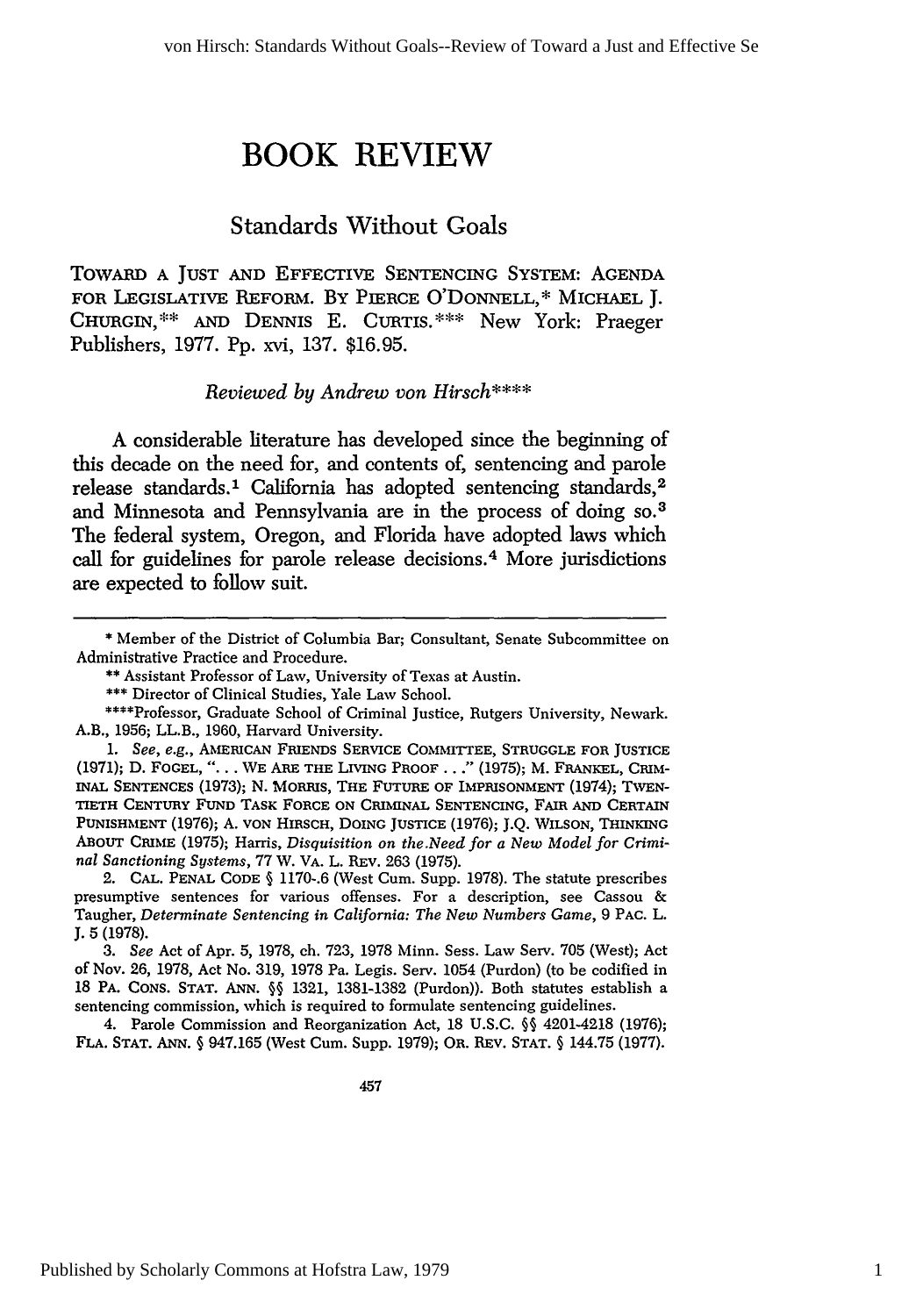*Toward A Just and Effective Sentencing System* is designed to promote and guide this movement.<sup>5</sup> It is based on discussions at a clinical workshop, conducted in 1974 and 1975 at Yale Law School, which addressed problems of sentencing and parole in the federal system. The workshop included a number of distinguished scholars, judges and other officials<sup>6</sup>—and is, for that reason alone, worth examining seriously.

In analyzing the results, it is important to remember that the workshop was held more than four years ago, when it was still essential to make a reasoned case why standards for sentencing should exist at all. The first part of the book makes the case eloquently,<sup>7</sup> an important contribution in itself.

Now that the idea of setting standards has gained momentum, however, it is critical to look carefully at *how* the standards should be constructed. The second part of the book<sup>8</sup> is devoted to three specific proposals: a new "lockstep" procedure that judges would be required to follow in imposing sentences; a sentencing commission for setting guidelines; and elimination of parole release. I shall deal with the report's recommendations as though they were being proposed today-recognizing that in the years since the workshop was held, some of the participants may have altered their views. Any criticism of the report's proposals is not to minimize the service that the workshop has provided by placing its participants' influence on the side of having standards.

#### **THE** PROPOSED **"LOCKSTEP"** PROCEDURE: WHY IT **FAILS**

The "lockstep" procedure<sup>9</sup> is the book's main recommendation for alleviating the problem of sentencing disparity. It requires judges successively to consider each of four purposes for sentenc-

<sup>5.</sup> The authors also propose a comprehensive federal sentencing statute, set forth in Appendix A to the study. P. 96 app.

<sup>6.</sup> The distinguished workshop participants included: United States District Court Judges Marvin E. Frankel (retired) and Jon **0.** Newman; Maurice H. Sigler, former chairperson of the United States Parole Commission; Peter B. Hoffman, research director of the Parole Commission; Ronald Gainer, a high-ranking official in the United States Department of Justice; and Professors Stanton Wheeler and Daniel J. Freed of Yale Law School. Preface, p. xii. The authors of this report, themselves participants in the workshop, endeavored "to arrive at a consensus position consistent with the views of individual workshop participants and responsive to the pressing need for reform legislation." Preface, p. xii.

<sup>7.</sup> Pp. 1-30.

<sup>8.</sup> Pp. 33-75.

<sup>9.</sup> Pp. 43-49, 52-53; Proposed Statute **§** 2302(d), pp. 107-10.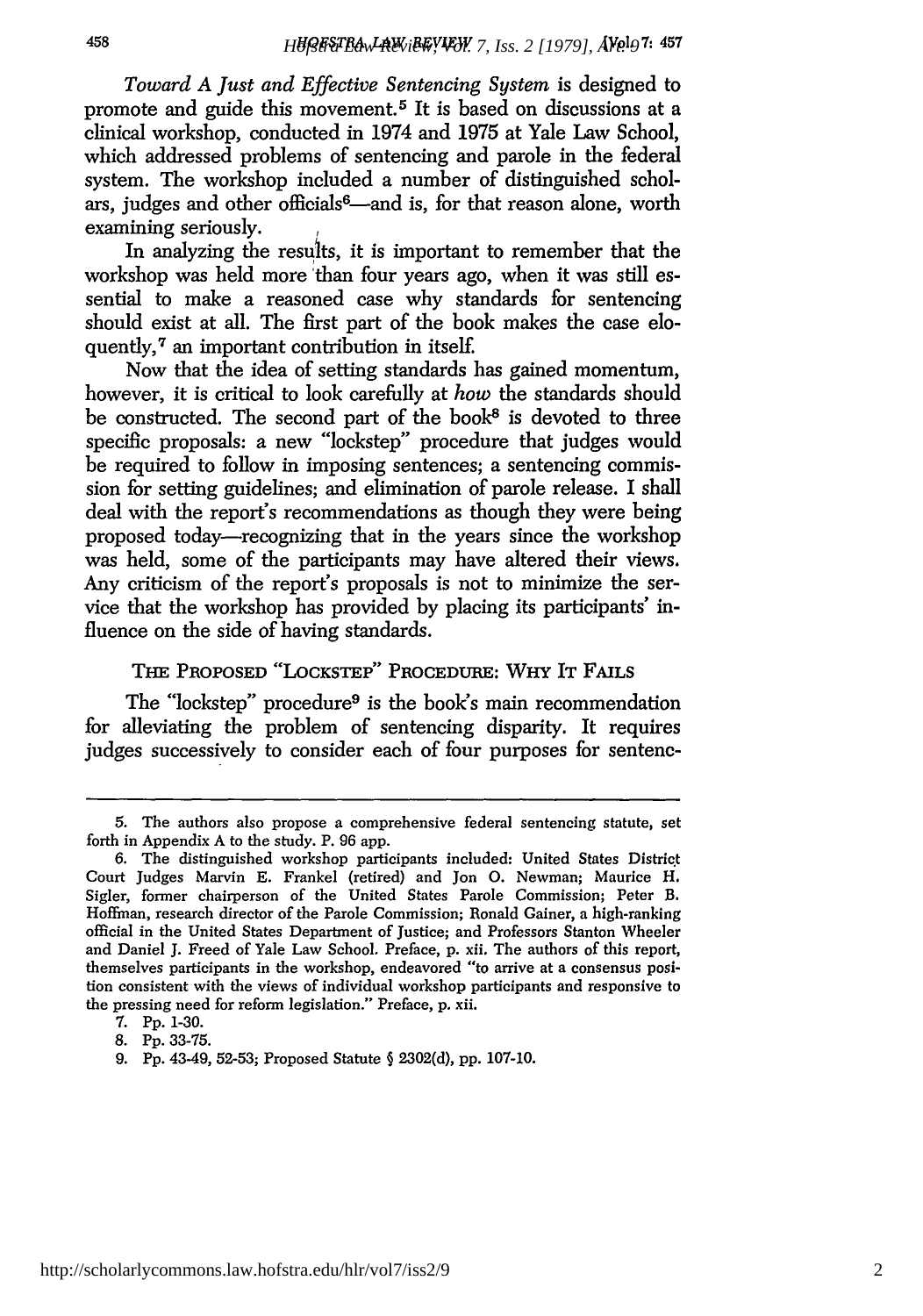von Hirsch: Standards Without Goals--Review of Toward a Just and Effective Se **1979]**

ing-deterrence, incapacitation, rehabilitation, and "denunciation"<sup>10</sup> -and to decide what penalty-fine, probation, or imprisonmentis necessary to accomplish each of the purposes for a particular defendant.<sup>11</sup> The judge, therefore, will make four separate determinations, each representing his or her perception of the punishment necessary to reach each sentencing goal. The sentence imposed would be the largest of the four amounts assigned to the four purposes.<sup>12</sup>

The purported advantage of this procedure is that it requires all sentencing judges to go through a similar reasoning process in deciding their sentences. The procedure avoids difficult moral judgments about which of the four penal aims are to be considered preeminent; instead, all four aims would be deemed worth taking into account.

Nonetheless, as a technique for ensuring consistency, the lockstep procedure has little value. An illustration reveals its inadequacies. Suppose two offenders, each with similar criminal histories and social backgrounds, are convicted of similar crimes-for example white-collar frauds. The two individuals come before different judges for sentencing. Under the lockstep procedure, each judge must successively consider the same four purposes of punishment. However, they are permitted to make their own, perhaps startlingly different, judgments about how much punishment is needed to accomplish each purpose. Suppose Judge *A* is a great believer in the efficacy of deterrence, while Judge *B* thinks imprisonment is useful principally as an incapacitant for offenders likely to return to crime. The two judges will, under the proposed procedure, impose quite disparate sentences. When considering the first purpose, deterrence, Judge *A* assigns two years imprisonment because he or she believes this will help deter white-collar frauds; Judge *B* opts for a noncustodial penalty, because he or she doubts imprisonment is a useful deterrent in such cases. When considering the second purpose, incapacitation, Judge *A* opts for a nonincarcerative penalty, because he or she thinks the criminogenic effects of prison generally outstrip its incapacitative value. Judge *B* doubts that pris-

<sup>10.</sup> The report defines "denunciation" as "the development of internal moral restraints and respect for law in members of the general population through the use of criminal sanctions as an educative, moralizing tool." P. 48 (quoting Proposed Statute **§** 2302(a)(4), p. 107).

<sup>11.</sup> P. 44.

<sup>12.</sup> P. 52; Proposed Statute § 2302(d)(5), p. 109.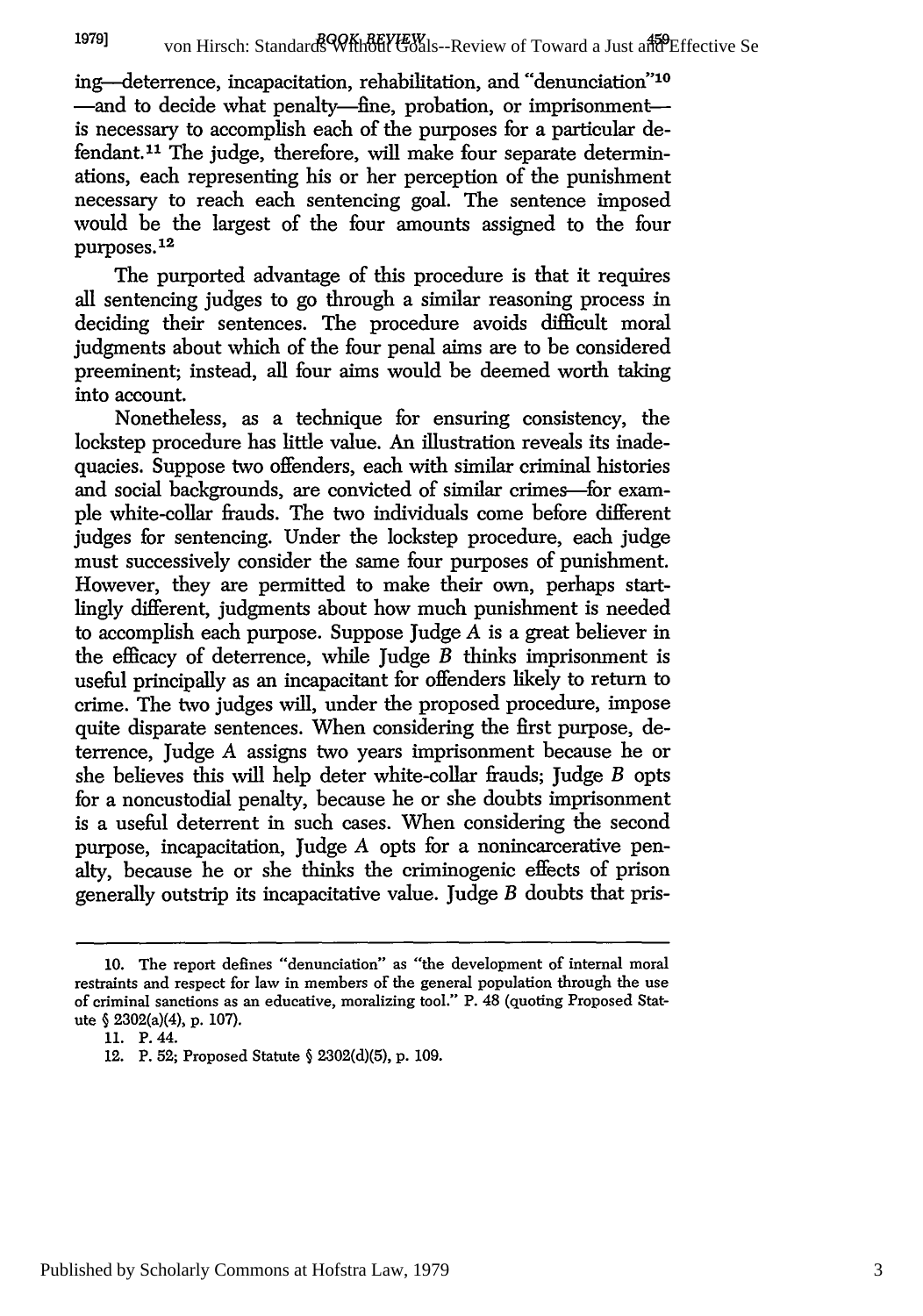ons are "schools for crime" in the case of white-collar offenders, but thinks, nevertheless, that incapacitation is unimportant in this case because the defendant seems unlikely to recidivate. Both judges are skeptical of the rehabilitative and denunciatory value of imprisoning in such cases, and assign a nonprison disposition to these two purposes.

What is the result? The sentence is supposed to be the largest of the four amounts assigned to any of the four purposes. Judge *A* thus imposes a two-year prison term, reflecting the two years he or she assigned to deterrence; Judge *B* imposes a noncustodial sentence, since he or she did not assign a prison term to any of the four aims. Yet the two cases are ex *hypothesi* similar: The diverse outcomes stem only from differences in the two judges' outlook. Consistency is not achieved, and one wonders whether the procedure is really more "rational" since it does not illuminate *how* the various purposes are to be assessed.

#### THE SENTENCING COMMISSION AND ITS GUIDELINES: THE NEED FOR SYSTEMWIDE DECISIONMAKING

If the "lockstep" procedure cannot alleviate disparity, do the authors supply anything else? The report endorses another proposal made several years earlier by Judge Marvin Frankel: to establish a rulemaking body known as a sentencing commission to promulgate sentencing guidelines.13 Judges would be required to consider these guidelines in determining sentences.<sup>14</sup> If the judge's proposed disposition fell within the guideline ranges, the judge would need only give a brief statement of his or her reasons;<sup>15</sup> if it fell outside the guidelines, a fuller explanation would be re $quired.<sup>16</sup>$ 

Judge Frankel's suggestion of a sentencing commission is a valuable idea, which a number of penologists (myself included) have supported.<sup>17</sup> However, if such a body is to be created, one must

<sup>13.</sup> **Pp.** 14, 35, 44, 73-75; Proposed Statute **§§** 2501-2504, **pp.** 111-15. The idea of establishing a sentencing commission was first proposed in M. FRANKEL, *supra* note 1, at 118-23.

<sup>14.</sup> P. 53.

**<sup>15.</sup>** P. **59;** Proposed Statute **§** 2302(d)(6)(A), **p.** 94.

<sup>16.</sup> **Pp.** 53, 59; Proposed Statute § 2302(d)(6)(B), p. 109.

<sup>17.</sup> For comments by various scholars and officials on the creation of a sentencing commission, see *Reform of the Federal Criminal Laws, Hearings on S. 1437 Before the Subcomm. on Criminal Laws and Procedures of the Senate Comm. on the Judiciary,* 95th Cong., 1st Sess. (1977) [hereinafter cited as *Senate Hearings].* My own comments on the proposal are set forth in *id.* at 8977-80.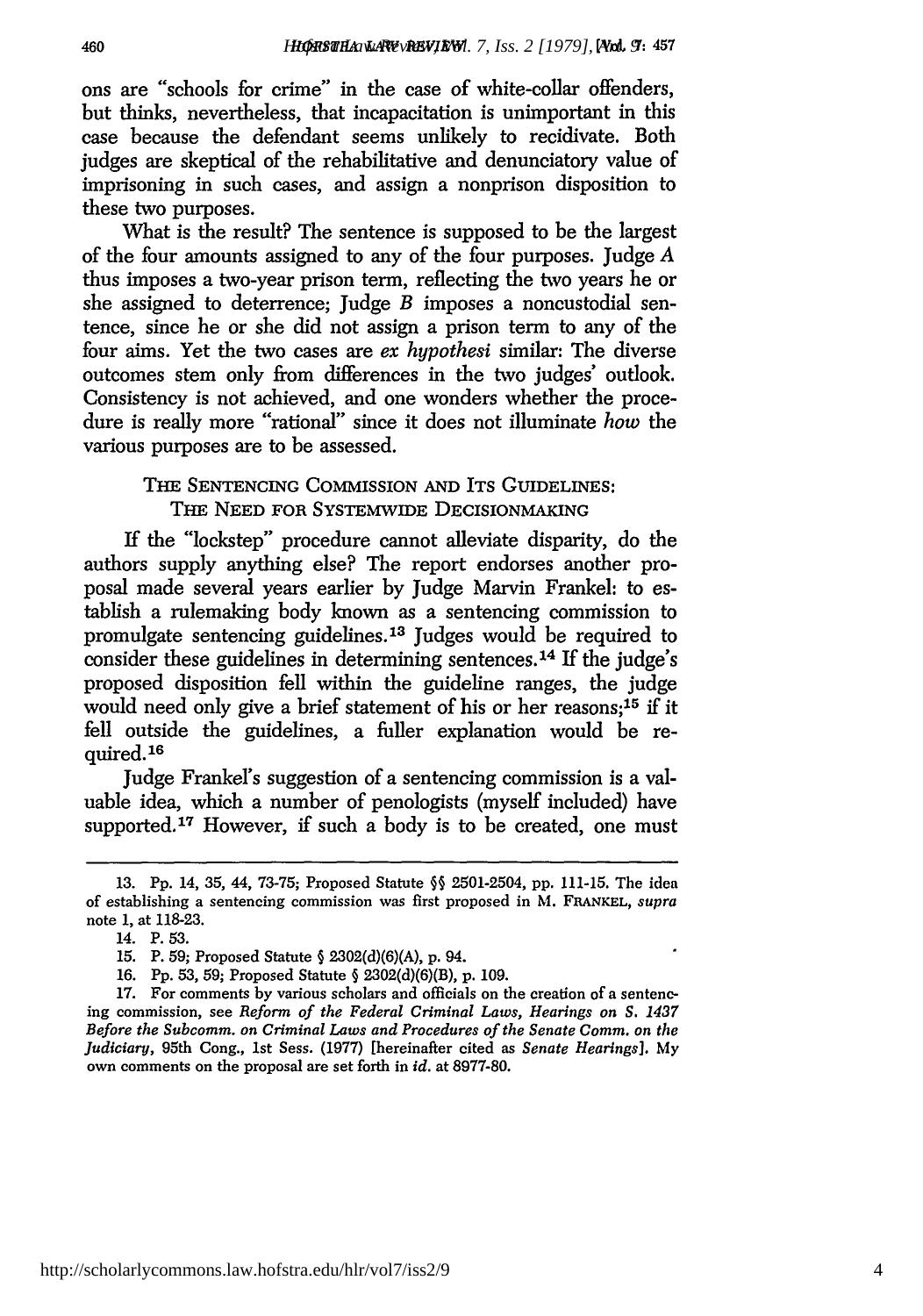address what kind of standards it should write. Here, the authors are strangely silent. What purpose or purposes should the guidelines seek to achieve? What offender and offense characteristics should normally determine outcome under the guidelines? How lenient or severe should the various penalty gradations be? How narrow or broad should the guideline ranges be? What kind of considerations make it appropriate to depart from the guidelines? There is no discussion or recommendations on any of these critical subjects-and that diminishes the report's value.

A guidelines system is likely to succeed only if it adopts an approach quite different from the "lockstep" procedure which the book suggests judges should use. Instead of focusing on the purposes to be achieved in the case of this or that individual defendant, the drafters of the guidelines should address the purposes *the system as a whole* should seek to achieve. How much weight should be given to the blameworthiness of offenders' conduct-and how much should be given to the likelihood of their returning to crime-are matters to be considered in constructing the *system.* The guidelines must prescribe a consistent body of principles; they must provide an overview, not just recipes for case-by-case decisions.

Once the rulemaker has determined the system's purposes, it should develop specific criteria to implement them. Those criteria, instead of inviting the judge to interpret this or that purpose in the individual case, should call on him or her to consider designated items of information about the offender and offense. The guidelines would indicate how much weight ought ordinarily be given the various items, and what penalties or ranges of penalties should presumptively be imposed. This will preserve judicial discretion for dealing with the unusual cases and yet promote consistency in ways the "lockstep" cannot: each judge will be utilizing similar criteria, and giving prima facie consideration to similar items of information.

Recalling our illustration of the two white-collar offenders,<sup>18</sup> the question of purposes should thus be resolved at a systemwide level. Judges *A* and *B* would be called upon, not to make individualized judgments about what will deter or rehabilitate these criminals, but to consider specified factors (relating to the seriousness of their crimes, the extent of their criminal histories and-depending on the system's rationale-perhaps other factors) to which the

<sup>18.</sup> *See* text following note 12 *supra.*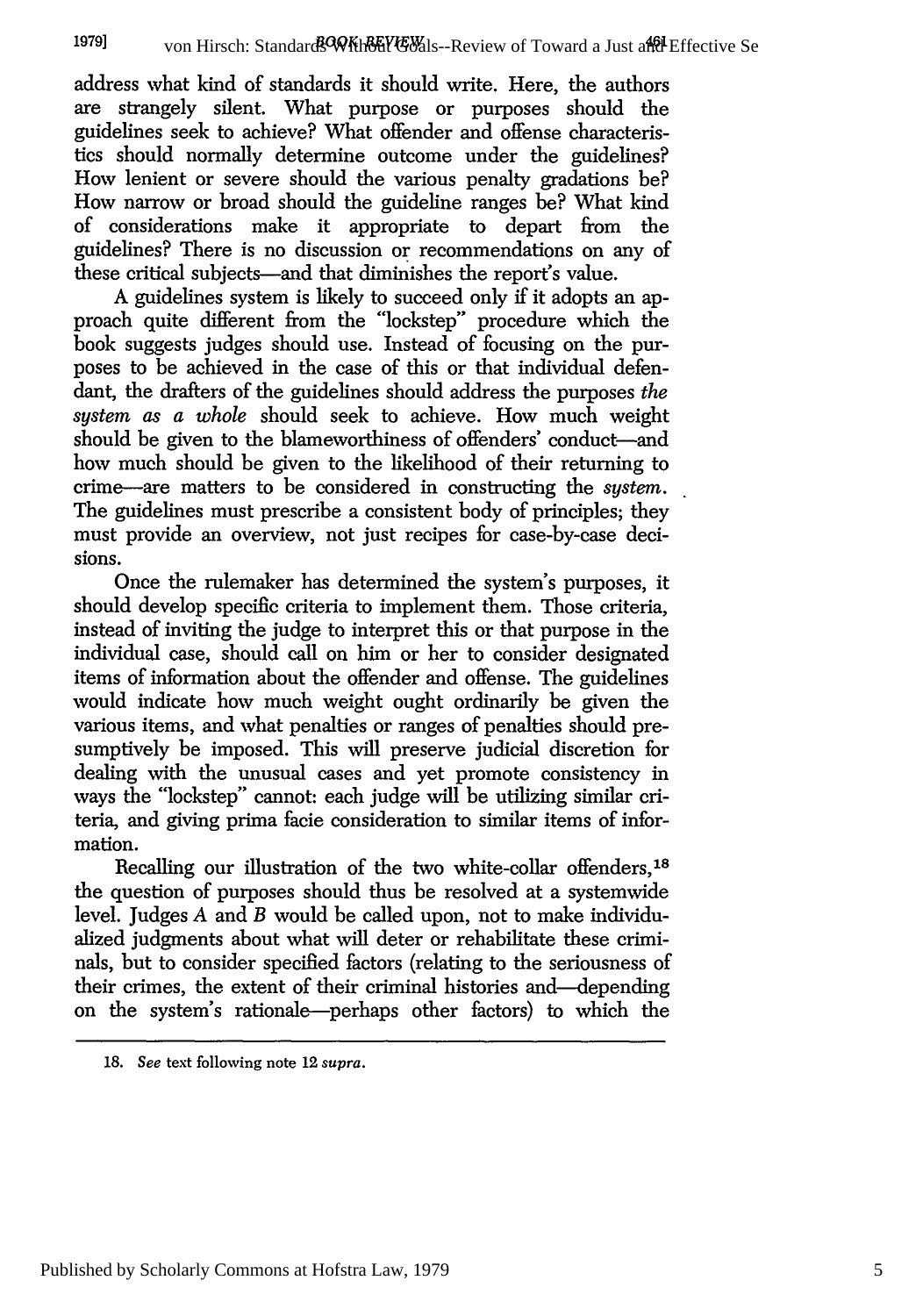guidelines would assign a specified degree of importance.

Which factors the guidelines should utilize would depend on the assumed purposes of the system. One could, as I have urged elsewhere, 19 utilize a "just deserts" model, in which the blameworthiness of the criminal conduct would be given paramount consideration. Another possibility would be the more "mixed" model that Norval Morris has proposed: Desert, that is, gravity of the criminal conduct, would determine the upper and lower bounds of the amount of punishment; within those limits, the specific penalty would be chosen on other grounds, such as deterrence.<sup>20</sup> Still another model would be the one developed by the United States Parole Commission, where presumptive durations depend on two major factors: the seriousness-ranking of the crime and the statistical likelihood of recidivism.<sup>21</sup> Despite the theoretical differences among these schemes, and possibly others that weigh the system's purposes differently, they have one common virtue: They deal with the purposes to be achieved, the factors to be considered in sentencing decisions, and the suggested levels of penalties on a sustemwide basis. This is essential if even a modicum of consistency is to be achieved.

#### ABANDONMENT OF **A** PRINCIPLED **SOLUTION**

Underlying the deficiencies of the "lockstep" procedure (and perhaps also, the lack of substantive recommendations on the content of the guidelines), is the authors' judgment that principled solutions are unachievable and unnecessary. In explaining the rationale of the "lockstep" procedure, the report explains:

This book does not judge the merits of each sentencing goal. On the basis of current knowledge, we have found that we can neither dismiss any of the goals as invalid nor embrace any one of them as a panacea for present sentencing ills. Like many other students of the sentencing process, we are uncertain as to what does and does not work, what is right and what is wrong, and what is necessary and what is unnecessary.<sup>22</sup>

22. P. 44 (footnote omitted).

**<sup>19.</sup>** A. VON HIRSCH, *supra* note **1.**

<sup>20.</sup> *See* N. MoRus, *supra* note 1, at 74, 80; N. Morris, Punishment, Desert and Rehabilitation 15 (Nov. 12, 1976) (bicentennial lecture presented at University of Denver College of Law), *reprinted in Senate Hearings, supra* note 17, at 9306, 9323.

<sup>21.</sup> For the current guidelines of the United States Parole Commission, see **28** C.F.R. **§§** 2.1-.38 (1978). For a description of how the guidelines were developed, see **D. GOTTFREDSON,** L. WILIKINS *&* P. **HOFFMAN, GUIDELINES** FOR PAROLE **AND SENTENCING** (1978).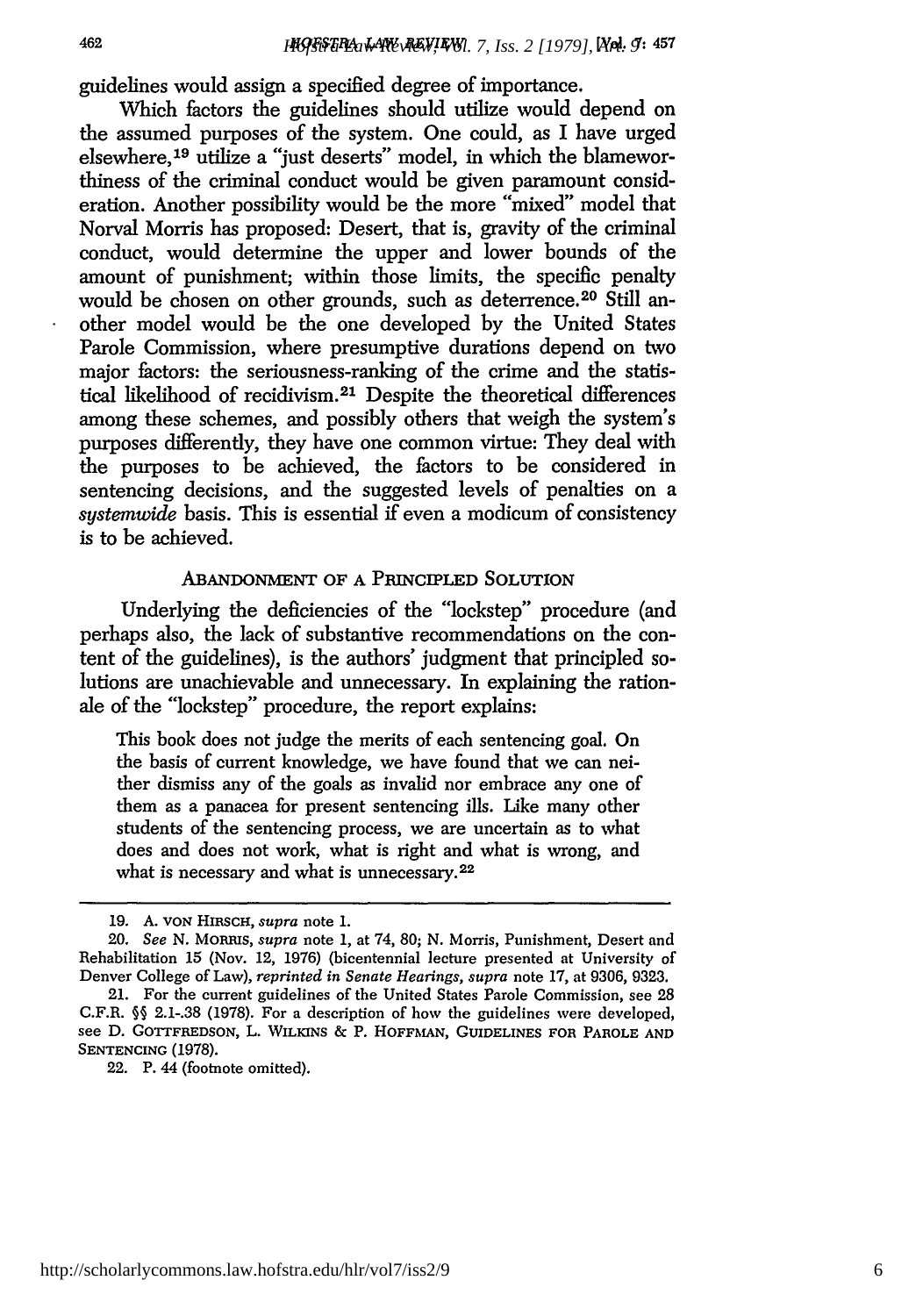In other words, since it is so difficult and controversial to decide among the various purposes, the most practical solution is to seek all four aims at once. **<sup>23</sup>**

However, the issues of principle are not evaded so easily. By ignoring them, the report does not achieve the "neutrality" which it claims. Instead, it merely espouses, without analysis, a particular-and I believe mistaken-theory: that the various purposes of punishment are cumulative or mutually reinforcing.<sup>24</sup> Underlying the "lockstep" procedure is the assumption that the offender should receive as his or her sentence the amount of punishment needed, respectively, to deter, incapacitate, rehabilitate, or denounce. The largest sentence assigned to any of these purposes becomes the offender's actual sentence, since it presumably encompasses all the relevant purposes.

But are the purposes really cumulative in this fashion? To the extent there is tension among them, they are not. One crimecontrol aim may conflict with another: The best deterrent may be counter-rehabilitative; and if it is, one must decide which of the two aims is more important, as the report refuses to do. Still more important are the tensions between the moral and crime-control purposes. The book speaks of the denunciatory effects of punishment. If punishment does ascribe blame, then it is a requirement of justice that the amount of punishment, and hence of implied blame, be commensurate with the degree of blameworthiness of the conduct.<sup>25</sup> If a long prison sentence would effectively deter or incapacitate, but would visit excessive censure on the individual given the blameworthiness of his or her acts, one must confront which purpose deterrence or incapacitation on one hand, or commensurateness of penalty to offense on the other-should be given priority. If fairness requires that the latter be given preeminence, then the aims are rio longer cumulative. How much weight should

<sup>23.</sup> P. 13.

<sup>24.</sup> *See* p. 52.

<sup>25.</sup> **A. VON** HIRSCH, *supra* note 1, at 66-76. The report mentions the principle of commensurateness-of-penalty-to-offense, but assigns it a peripheral role. The authors propose that, in addition to deterrence, incapacitation, rehabilitation, and denunciation, the court should consider two penal purposes: Providing just punishment for the offense and/or reflecting the relative gravity of the offense. Pp. 53-54; Proposed Statute  $\S$  2302(b)(5), (6), p. 109. But the exclusion of these added factors from the lockstep progression, the vagueness with which they are stated, and the absence of any instruction on how much weight they should receive, would tend to minimize their effect on sentencing decisions. Why the principle of commensurateness is given so small a role in the report's sentencing scheme is never discussed.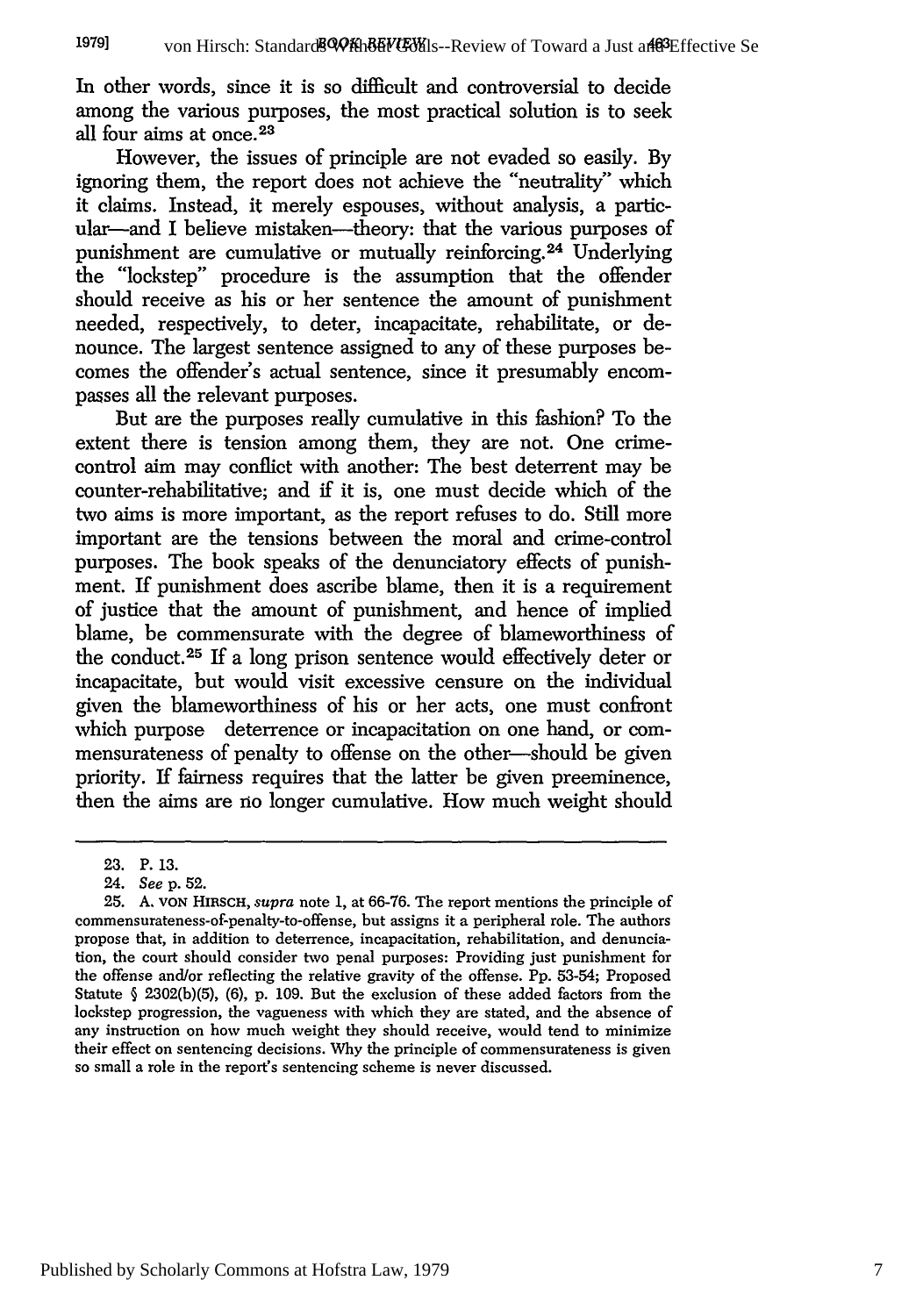be given to this notion of commensurateness? The more weight it is given, the more it restricts the other purposes-and thus the more indefensible becomes the authors' assumption about the cumulativeness of the aims.

The authors justifiably emphasize the importance of parsimony in punishing.26 Yet they seem unaware of the potential severity of treating the four purposes as cumulative. Each purpose, considered by itself, supplies reason for imprisoning in some cases and not imprisoning in others. Incapacitation gives reason for confining if the offender is likely to recidivate, but for not confining if recidivism is unlikely, irrespective of the gravity of the offense. "Denunciation" gives reason for confining if the crime is serious, but for not doing so if the crime is relatively minor, irrespective of the likelihood of recidivism.

Similar reasoning holds for the other two aims, deterrence and rehabilitation. If the four purposes are cumulated, however, an offender can be imprisoned if any one of the four purposes so mandates, even if imprisonment is inappropriate or unfair in light of the three remaining aims. Heads or tails, the prisoner loses: If the crime was not particularly serious but the prisoner supposedly can be deterred or incapacitated or rehabilitated by a prison sentence, he or she goes to prison; if prison serves none of these ends, but the crime is allegedly serious enough to call for "denunciation," he or she still goes in.

The assumption of cumulativeness thus seems mistaken.<sup>27</sup> If there are any counterarguments in its support, they would have to be made explicitly. What cannot be justified is to do what the authors have done: simply adopt such a debatable penal philosophy in the name of "neutrality" among philosophies.

#### PROSPECTS OF A PRINCIPLED SOLUTION

The authors' pessimism about reaching principled solutions also seems exaggerated. True, the question of aims has been long

<sup>26.</sup> See, e.g., pp. 35, 38,40,41.

<sup>27.</sup> At one point, the report seems to suggest that lockstep serves chiefly to help the judge decide whether to follow or depart from the guidelines: "[Elven with a guideline system, the judge would still be required to engage first in the lockstep progression procedure. He would then compare his conclusion with the recommended range to determine whether he finds the recommended guideline range appropriate-the guideline range being presumptively applicable in most cases." P. 53. But if the assumption of cumulativeness is as conceptually flawed as this analysis suggests, the lockstep procedure is of doubtful use for this comparison, since the sentences derived from the process are themselves of questionable worth.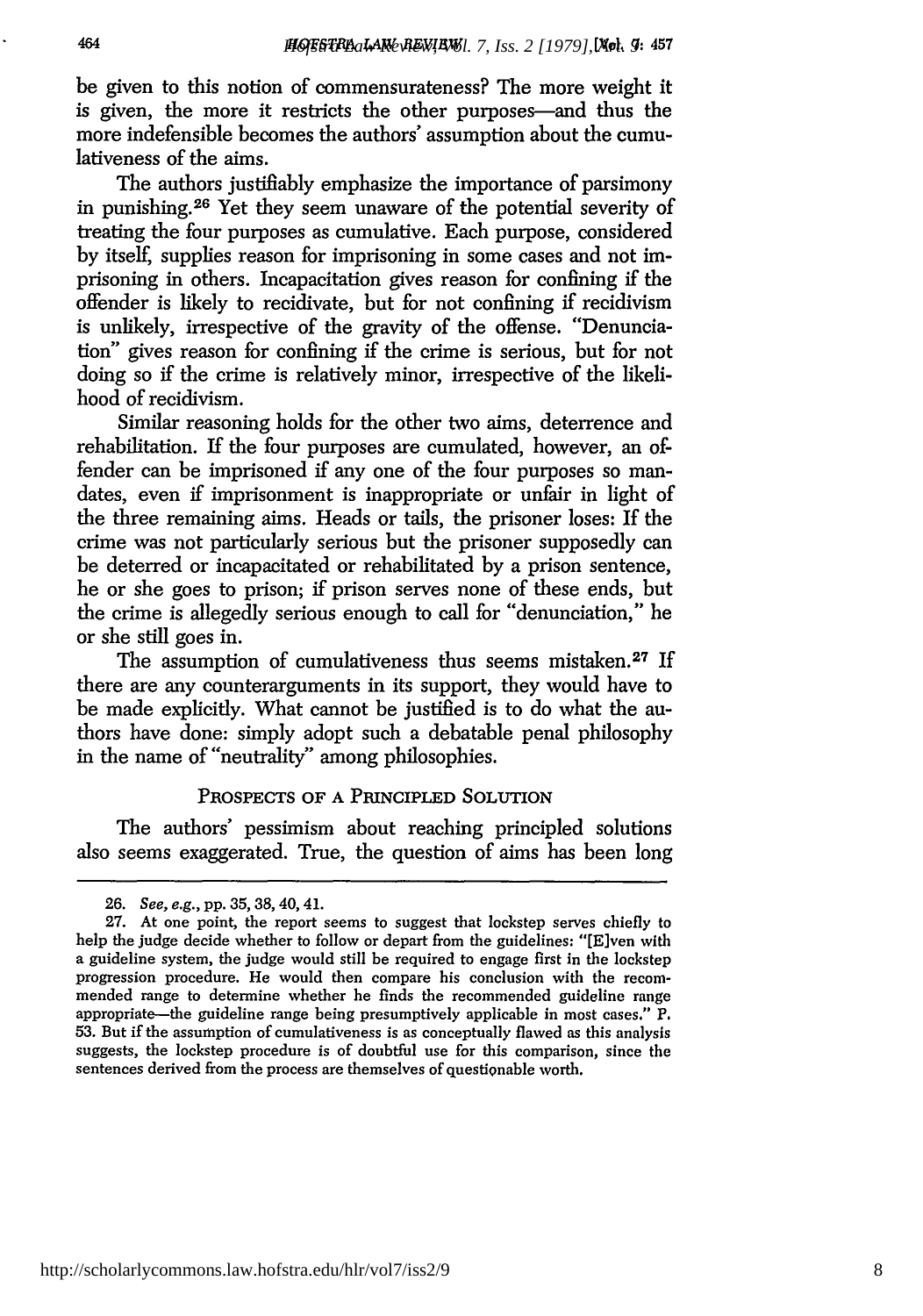and strenuously debated, but there are some considerations which suggest that a rulemaking body such as a sentencing commission could, if it gave enough effort to the task, develop a coherent conceptual model for its guidelines.

Rulemakers in some jurisdictions, despite the authors' pessimism, have been able to agree on a rationale. Oregon's parole reform law, passed in **1977,** supplies a specific set of principles, giving primacy to desert, which the parole board must follow in setting its standards for duration of confinement.28 The new California sentencing statute uses a somewhat similar rationale.<sup>29</sup> although the sentencing standards are set **by** the legislature itself.3 How well these schemes will work in practice, and what their spe**cific** problems are, remains to be seen. 31 Nevertheless, they illustrate that it is not impossible to adopt a definite penal philoso**phy.**

In addition, different conceptual models of punishment may partially "overlap" (that is, yield similar results from different theories), thereby facilitating agreement. Compare, for example, the model used **by** the United States Parole Commission in its guidelines with a "deserts" model. Theoretically, there are important differences: The Parole Commission's model is derived from

29. *See* **CAL. PENAL CODE** § 1170-.6 (West Cum. Supp. 1978); *see also* Cassou & Taugher, *supra* note 2. The statute states that "the purpose of imprisonment for crime is punishment," **CAL. PENAL CODE** § 1170(a)(1) (West Cum. Supp. 1978), and makes the severity of penalties depend primarily on the gravity of the offense. *Id.*

30. For criticism of California's choice of the legislature as the standard setter, see **A. VON** HIRSCH *&* K. **HANRAHAN, THE** QUESTION OF PAROLE: RETENTION, RE-**FORM** OR ABOLITION? 83-86 (1979) [hereinafter cited as THE **QUESTION** OF PA-**ROLE].** A summary of this discussion appears in the executive summary of that report, published as a monograph by the National Institute of Law Enforcement and Criminal Justice under the title A. **VON** HIRSCH & K. **HANRAHAN,** ABOLISH PAROLE? (1978). *See also* Foote, *Deceptive Determinate Sentencing,* in NATIONAL INSTITUTE OF **LAW ENFORCEMENT AND CRIMINAL JUSTICE, DETEMIINATE SENTENCING-REFORI OR** REGRESSION? 133 (1978); Messinger & Johnson, *California's Determinate Sentence Statute: History and Issues,* in *id.* at 13.

31. Sheldon Messinger, Richard Sparks, and this author are now beginning an LEAA-funded research project to evaluate the effects of the Oregon and California systems. (Project on Strategies for Determinate Sentencing, NILECJ Grant Nos. 78- NI-AX-0081, -0082).

**<sup>28.</sup>** *See* **OR. REV. STAT.** § 144.780 (1977). The statute provides that the parole board's standards for duration of confinement be designed to impose "[plunishment which is commensurate with the seriousness of the prisoner's criminal conduct." *Id.* § 144.780(2)(a). Deterrence and incapacitation may be considered, but only to the extent "not inconsistent" with the requirement of commensurateness. *Id. §* 144.780(2)(b). The statute further states that the parole board, in setting its standards, "shall give primary weight to the seriousness of the prisoner's present offense and his criminal history." *Id.* § 144.780(3).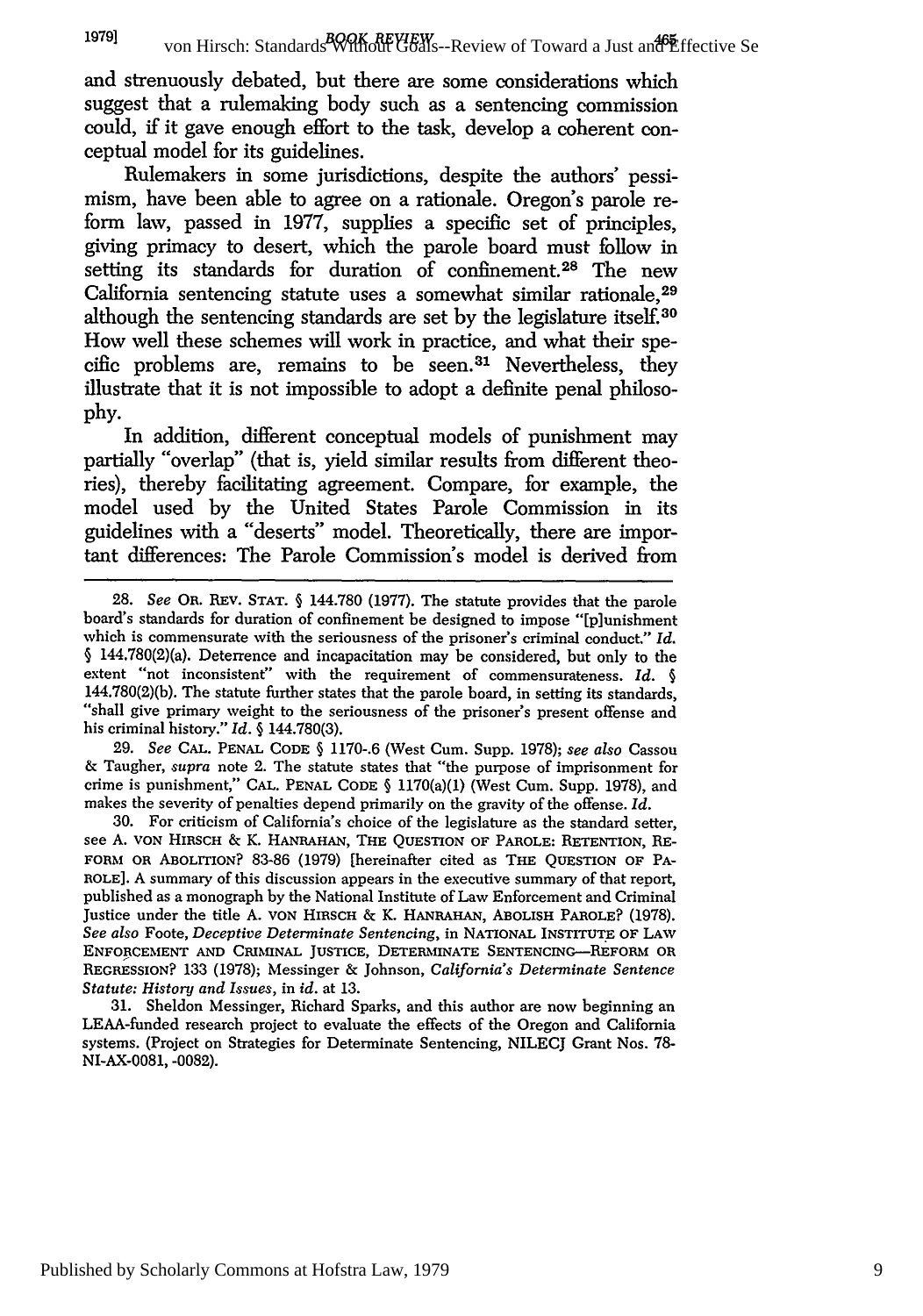historical practice, and relies upon predictions of recidivism as well as upon judgments about the seriousness of offenses;<sup>32</sup> a "deserts" model, however, is developed from theoretical arguments about fairness, looks to the gravity of the offender's criminal conduct, and does not rely on prediction.<sup>33</sup> Yet it has been pointed out-by Gottfredson, Wilkins and Hoffman in their recent book on parole and sentencing guidelines<sup> $34$ </sup>—that in practice there may be considerable congruence between the two models. They argue that this is because the best (known) predictor of recidivism is the offender's prior criminal history-which is also a factor in assessing the offender's blameworthiness (at least according to some proposed versions of the desert model<sup>35</sup>).

How much congruence there actually is, and what tensions still exist between the two models, is difficult to estimate since there has been little discussion of precisely *how* a defendant's criminal history bears upon the two models. Nevertheless, to the extent that potential overlap exists, it may facilitate compromise. The members of a sentencing commission who prefer a desert-oriented conception and those who advocate a role for prediction may be able to agree, if their respective approaches lead to convergent results.

As for the three crime-control aims—deterrence, incapacitation, and rehabilitation-there is empirical research that might help the rulemaker. If, after debating the conceptual and moral issues, the members of the sentencing commission are still uncertain whether and to what extent to give deterrence a role in deciding the amount of penalties, it can be asked: "Can we measure deterrent effects sufficiently to warrant making deterrence such a decisive factor?" While the matter is not free from controversy, the bulk of the evidence would suggest not. The best recent assessment of the state of the art, made by a panel sponsored by the National Academy of Sciences, reaches quite pessimistic conclusions about our current capacity to measure the magnitude of deterrent

<sup>32.</sup> *See* 28 C.F.R. § 2.20 (1978); *see generally* D. GOTTFREDSON, L. **WILKINS** & P. **HOFFMAN,** *supra* note 21.

*<sup>33.</sup>* **A. VON HIRSCH,** *supra* note 1, at 66-76, 124-31; *see also* J. **KLEINIG, PUNISHMENT AND DESERT** (1973); Harris, *supra* note 1.

<sup>34.</sup> D. GOTTFREDSON, L. WILKINS & P. HOFFMAN, *supra* note 21, at 136.

<sup>35.</sup> A. **VON** HIRSCH, *supra* note 1, at 84-88. Some writers argue, however, that a "just deserts" model should only consider the offender's current offense, and not his or her past convictions; *see, e.g.,* G. FLETCHER, **RETHINKING** CRIMINAL LAW 459-66 (1978).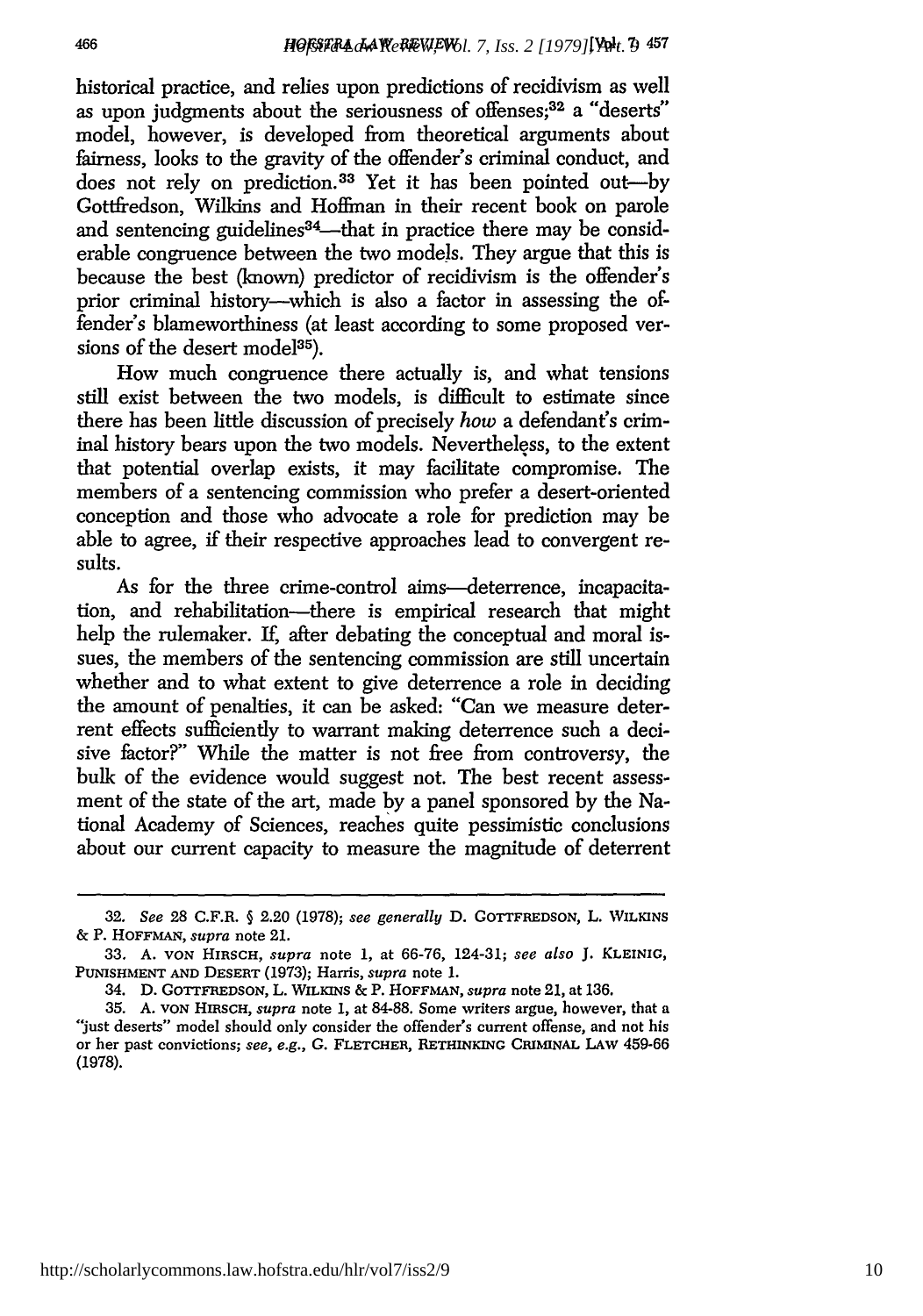effects.36 Such research might help persuade the commission that it is not feasible to base decisions about the amount of punishment on its potential power to deter. The same would hold for rehabilitation as a major factor in determining the level of sentences, given how little is known about effective treatment.<sup>37</sup>

It still will not be easy, admittedly, to develop a coherent conception for the guidelines-as I myself have seen when attending sessions where guidelines have been written. However, principled solutions have been adopted in some places, and are not beyond human capabilities. There is no reason to despair of even trying, as the authors would have us do.

#### ABOLITION OF PAROLE RELEASE?

The report recommends elimination of parole release. An offender sentenced to prison would not be eligible for parole, and would have to actually serve his or her full sentence, subject to a brief, one-tenth reduction for good behavior. <sup>38</sup>

Much of parole boards' traditional practice does seem indefensible today. There were no standards for parole release; the decision about the date of release was needlessly delayed; and, as the authors argue, undue emphasis was given to rehabilitative and predictive notions of when the offender is supposedly "ready" for release.<sup>39</sup>

There are, however, defects that could be remedied. The parole board could be required to adopt standards for its release decisions, and to follow a rationale that stresses that decisions be made on other than rehabilitative factors, such as the seriousness of the criminal conduct. The board could be called upon to inform

**<sup>36.</sup> NATIONAL** RESEARCH **COUNCIL PANEL ON** RESEARCH **ON** DETERRENT **AND INCAPACITATIVE EFFECTS,** DETERRENCE **AND** INCAPACITATION 19-63 **(A.** Blumstein, J. Cohen & D. Nagin eds. 1978).

<sup>37.</sup> *See, e.g.,* D. LIPTON, R. **MARTINSON &** J. WILKS, THE EFFECTIVENESS OF CORRECTIONAL TREATMENT (1975); Bailey, *An Evaluation of 100 Studies of Correctional Outcomes,* in **THE SOCIOLOGY OF PUNISHMENT AND CORRECTION** 733 **(2d** ed. N. Johnston, L. Savitz & M. Wolfgang 1970); Greenberg, *The Correctional Effects of Correction,* in CORRECTIONS **AND PUNISHMENT** 111 **(D.** Greenberg ed. 1977); Robinson **&** Smith, *The Effectiveness of Correctional Programs,* **17 CRIME & DE-**LINQUENCY 67 (1971). For a critique of some of these studies, see Palmer, *Martinson Revisited,* 12 J. RESEARCH **CRIME & DELINQUENCY** 133 (1975).

<sup>38.</sup> P. 70.

**<sup>39.</sup>** Pp. 27, 68.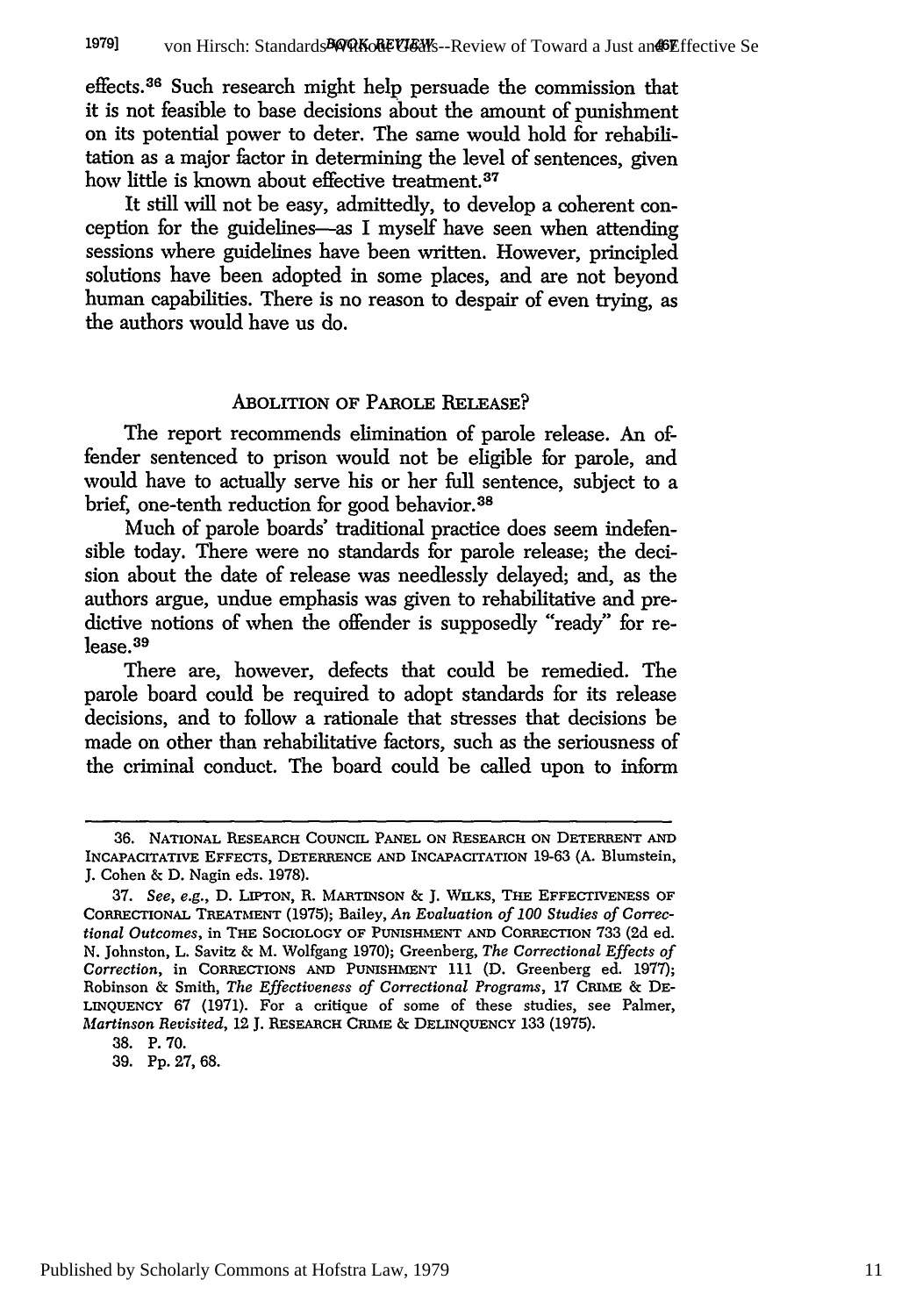the offender of his or her release date shortly after imprisonment begins subject to subsequent postponement only *if* he or she is disruptive in prison. Oregon's new parole release statute requires the parole board to do precisely these things. <sup>40</sup>

If parole can thus be reformed, why should it be eliminated? Before opting for its elimination, it is worth bearing in mind how parole affects the way time in prison is calculated. There is now a dual system of reckoning time. Judges are accustomed to imposing lengthy sentences of confinement-which participants in the process do not expect to be carried out; which could not be carried out given the limitations of prison resources; and which would be disproportionately severe were they carried out. The parole board's function-perhaps its most important practical role-is to assign shorter actual durations of imprisonment. The prisoner who gets a six-year sentence can, depending on the parole board's policy, expect to be paroled after two or three years.

Were parole release abolished, there would be a single reckoning: real time in prison. The judge's sentence would determine the period actually served. This transition from the present dual time to "real time," however, could easily give rise to misunderstanding. The appearance of a shift toward leniency can, be created, even when there has been no change in the real quantum of punishment. Suppose the practice in a given jurisdiction has been to give persons convicted of a given felony six years in prison, and to parole them in most cases after about one-third of their sentence has expired. Suppose parole is abolished, and a two-year presumptive sentence is prescribed in the standards for such conduct; little actual change in the average stay in prison would result: it remains at two years. However to most people accustomed to hearing sentences expressed in the old manner it will seem to be a large sentence reduction: two years instead of six. Explanations by the sentencing commission of why there has been no real change may well go unreported and unheeded, and there may be considerable political pressure to raise the levels of prison time.

<sup>40.</sup> *See* OR. REv. STAT. **§§** 144.775(8), 144.780 (1977). For a description of the rationale which the Oregon parole board must follow in setting its parole release standards, see note 28 *supra.* The statute requires the board to decide, within six months after the offender enters prison, his or her expected date of release. *Id.* **§** 144.120. This date may be substantially postponed if the board makes a finding that the prisoner has engaged in serious misconduct in prison, as "serious misconduct" is defined by the board. *Id.* **§** 144.125(2). For a fuller analysis of the Oregon law, see **THE QUESTION** OF PAROLE, *supra* note 30, at 92-96.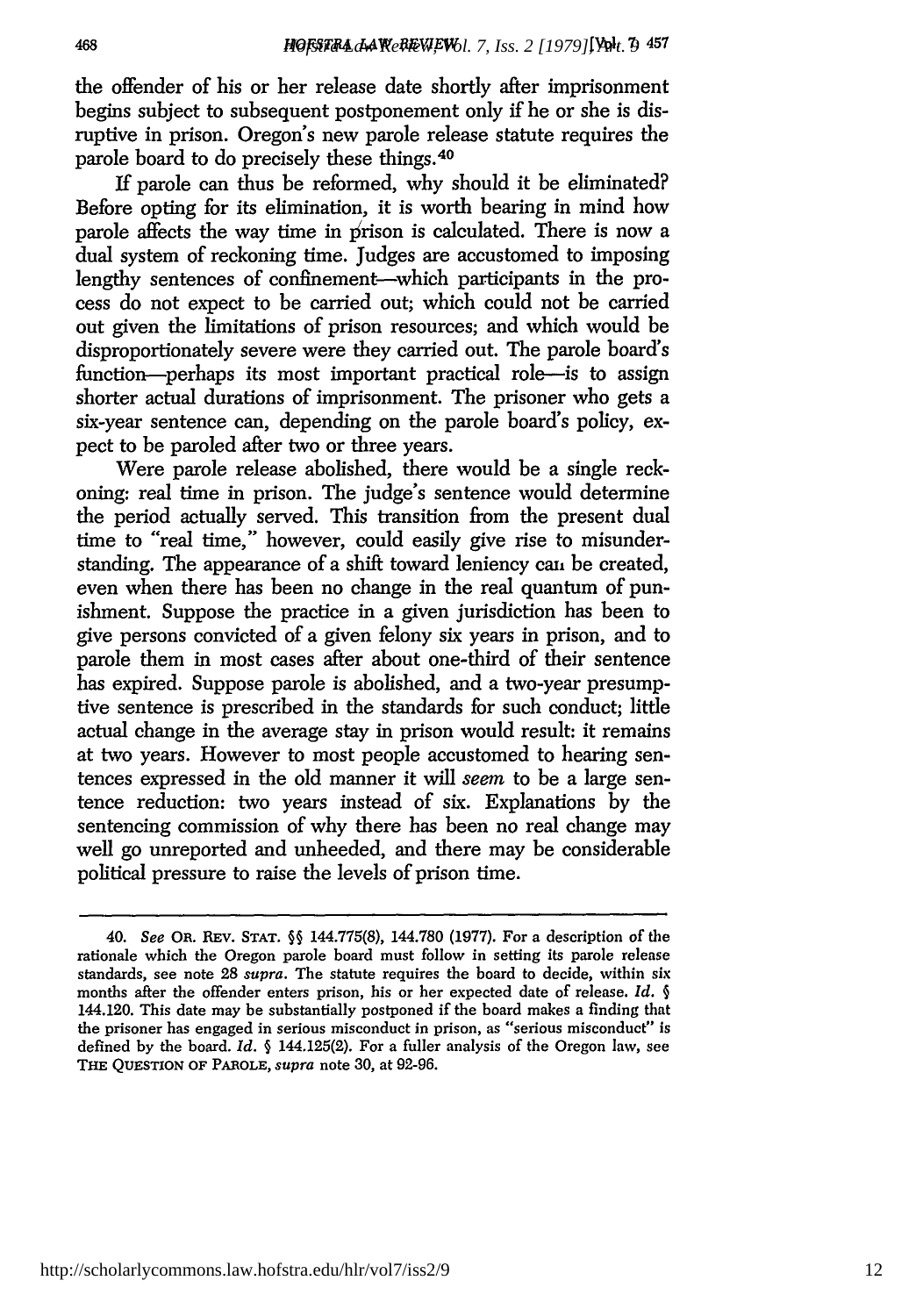Is parole abolition, then, worth the risk? Conceivably, it might be if sufficient precautions were taken. If a system of "real time" sentences is created, the agency setting the standards would need a clear directive that it adjust sentence durations downward to reflect that it is dealing with actual, not apparent, time in prison. For example, the **1977** proposal of Senators Hart and Javits, which eliminates parole and creates a Sentencing Commission to set the standards, would set strict limits on the amount of confinement which the commission is permitted to prescribe.<sup>41</sup> The bill that was eventually passed **by** the United States Senate in early **1978,42** has considerably weaker limits;<sup>43</sup> this is why I have argued elsewhere against its provisions on parole abolition. 44 But it at least contains some language that deals with the issue. <sup>45</sup>

Which, then, is preferable: keeping parole release on a reformed basis, as Oregon has done, or eliminating it with appropriate directions for scaling down sentences? I have tried to address this rather complex question elsewhere.<sup>46</sup>

One thing should be apparent, however. It would be potentially disastrous to eliminate parole release *without* adding safeguards concerning the reckoning of sentence durations. Yet this is what the present report would do. It calls for a system in which judges impose nonparoleable "real time" sentences, but makes no serious attempt to develop any mechanism that would reduce sentence durations to reflect that judges would now be dealing in real, not apparent, time. 47 The dangers of a precipitous increase in

41. S. 204, 95th Cong., **1st** Sess. **(1977).** For analysis of this proposal and its problems, see **THE QUESTION** OF PAROLE, *supra* note **30,** at 83-86.

42. S. 1437, 95th Cong., 2d Sess. (1978).

43. Section 124 of **S.** 1437 provides that the Sentencing Commission, in promulgating the guidelines for imprisonment, be guided **by** "the length of... terms actually served, unless the Commission determines that such a length of term of imprisonment does not adequately reflect a basis for a sentencing range that is consistent with the purposes of sentencing described in subsection 101(b)." S. 1437, 95th Cong., 2d Sess. **§** 124 (1978) (to be codified, if enacted, in 18 U.S.C. **§** 944). Since **§** 101(b) includes virtually all the purposes of punishment, the escape clause is a wide one, and almost any sentence length can be justified.

44. For an argument against the parole provisions of **S.** 1437, 95th Cong., 2d Sess. *§§* 101, 124 (1978) (to be codified, if enacted, at 18 U.S.C. **§§** 2301-2303 and 28 U.S.C. **§** 994), see *Legislation to Revise and Recodify Federal Criminal Laws: Hearings on H.R. 6869 Before the Subcomm. on Criminal Justice of the House Comm. an Judiciary,* 95th Cong., 1st & 2d Sess. 1322 (1977-1978) (testimony of Professor Andrew von Hirsch).

45. See note 43 *supra.*

46. THE **QUESTION** OF PAROLE, *supra* note **30,** at 83-86.

47. The authors' only suggested safeguard is to reduce **by** one-half the sentence durations provided in **S.** 1, 94th Cong., **1st** Sess. **(1975),** predecessor to **S.** 1437. *See* p.